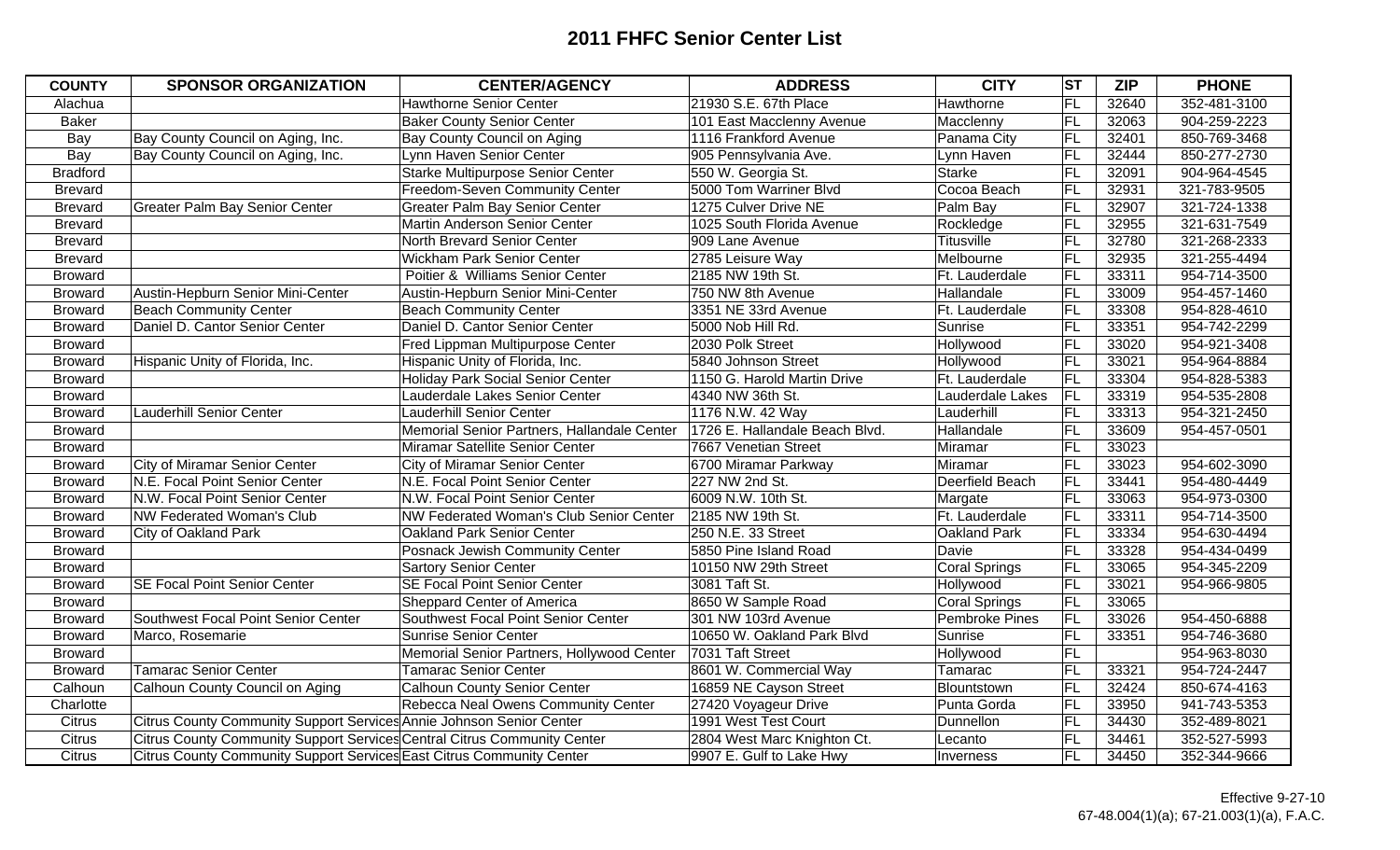| <b>COUNTY</b> | <b>SPONSOR ORGANIZATION</b>                                           | <b>CENTER/AGENCY</b>                                               | <b>ADDRESS</b>              | <b>CITY</b>                  | <b>ST</b> | <b>ZIP</b> | <b>PHONE</b> |
|---------------|-----------------------------------------------------------------------|--------------------------------------------------------------------|-----------------------------|------------------------------|-----------|------------|--------------|
| <b>Citrus</b> | Citrus County Community Support Services Inverness Community Center   |                                                                    | 1082 N. Paul Dr.            | Inverness                    | FL        | 34450      | 352-726-1009 |
| <b>Citrus</b> | Lecanto Multipurpose Senior Center                                    | Lecanto Multipurpose Senior Center                                 | 1410 S. Lecanto Highway     | Lecanto                      | FL        | 34461      | 325-746-1842 |
| <b>Citrus</b> | Citrus County Community Support Services West Citrus Community Center |                                                                    | 8940 W. Veterans Drive      | Homosassa                    | FL        | 34448      | 352 527-5975 |
| Clay          | Clay County Council on Aging                                          | <b>Green Cove Springs Senior Center</b>                            | 604 Walnut St.              | <b>Green Cove Springs FL</b> |           | 32043      | 904-284-5977 |
| Clay          | <b>Orange Park Senior Center</b>                                      | <b>Orange Park Senior Center</b>                                   | 414 Stowe Avenue            | <b>Orange Park</b>           | FL        | 32073      | 904-269-4731 |
| Clay          | <b>Weigel Senior Center</b>                                           | <b>Weigel Senior Center</b>                                        | 3916 Section St             | Middleburg                   | FL        | 32068      | 904-284-5977 |
| Clay          | William Beam Senior Center                                            | William Beam Senior Center                                         | 100 Commercial Circle       | <b>Keystone Heights</b>      | <b>FL</b> | 32656      | 904-473-2112 |
| Collier       | <b>Moorings Park</b>                                                  | <b>Moorings Park</b>                                               | 120 Moorings Park Dr.       | Naples                       | <b>FL</b> | 34105      | 239-261-1616 |
| Collier       |                                                                       | Our Place at the Vineyards                                         | 6231 Arbor Blvd             | Naples                       | FL        | 34119      | 863-675-1446 |
| Collier       |                                                                       | The Roberts Center                                                 | 905 Roberts Rd              | Immokalee                    | FL        | 33934      | 239-657-2823 |
| Columbia      | <b>Columbia County Senior Services</b>                                | Columbia County Senior Services/Golden Age 480 S.E. Clements Place |                             | Lake City                    | FL        | 32056      | 386-752-7717 |
| Columbia      |                                                                       | <b>Ft. White Senior Recreation Center</b>                          | 18829 Hwy. 47 South         | Ft. White                    | FL        | 32056      | 386-497-1504 |
| Columbia      |                                                                       | <b>Richardson Senior Recreation Center</b>                         | 628 Alison Ct.              | <b>Lake City</b>             | <b>FL</b> | 32056      | 386-755-0235 |
| DeSoto        | Senior Friendship Center of DeSoto Co.                                | Senior Friendship Center of DeSoto Co.                             | 23 N Polk Avenue            | Arcadia                      | FL        | 34266      | 863-494-5965 |
| Duval         | City of Jacksonville Adult Services                                   | <b>Arlington Senior Center</b>                                     | 1078 Rogero Rd              | Jacksonville                 | <b>FL</b> | 32211      | 904-723-6142 |
| Duval         | City of Jacksonville Adult Services                                   | <b>Bennie Furlong Senior Center</b>                                | 281 South 19th Avenue South | Jacksonville                 | <b>FL</b> | 32250      | 904-241-3796 |
| Duval         | City of Jacksonville Adult Services                                   | Charlie Joseph Senior Center                                       | 6943 Buffalo Avenue         | Jacksonville                 | FL        | 32208      | 904-765-7522 |
| Duval         | City of Jacksonville Adult Services                                   | City of Jacksonville                                               | 8200 Kona Avenue            | Jacksonville                 | <b>FL</b> | 32211      | 904-726-5162 |
| Duval         | City of Jacksonville Adult Services                                   | <b>Clanzel Brown Community Center</b>                              | 4415 Moncrief Road          | Jacksonville                 | FL        | 32209      | 904-764-8752 |
| Duval         | City of Jacksonville Adult Services                                   | <b>Hammond Senior Center</b>                                       | 3312 W. 12th Street         | Jacksonville                 | FL        | 32254      | 904-786-8554 |
| Duval         | City of Jacksonville Adult Services                                   | J. S. Johnson Senior Center                                        | 1112 Jackson Street         | Jacksonville                 | FL        | 32204      | 904-630-0948 |
| Duval         |                                                                       | Jewish Families & Community Services                               | 3367 Pickwick Dr., S        | Jacksonville                 | FL        | 32257      | 904-394-5722 |
| Duval         | City of Jacksonville Adult Services                                   | Jim Fortuna Senior Center                                          | 11751 McCormick Rd.         | Jacksonville                 | FL        | 32225      | 904-996-0211 |
| Duval         | <b>City of Jacksonville Adult Services</b>                            | Lane Wiley Senior Center                                           | 6710 Wiley Road             | Jacksonville                 | FL        | 32210      | 904-783-6589 |
| Duval         | <b>City of Jacksonville Adult Services</b>                            | Leroy Clemons Senior Center                                        | 55 Jackson Ave.             | Jacksonville                 | FL        | 32220      | 904-693-4918 |
| Duval         | City of Jacksonville Adult Services                                   | Lincoln Villa Senior Center                                        | 7866 New Kings Road         | Jacksonville                 | FL        | 32219      | 904-765-2654 |
| Duval         | City of Jacksonville Adult Services                                   | Longbranch Senior Center                                           | 4110 Franklin Street        | Jacksonville                 | FL        | 32206      | 904-630-0893 |
| Duval         | City of Jacksonville Adult Services                                   | Louis Dinah Senior Center                                          | 1805 Flag St.               | Jacksonville                 | FL        | 32209      | 904-630-0728 |
| Duval         | City of Jacksonville Adult Services                                   | <b>Mandarin Senior Center</b>                                      | 3848 Hartley Rd             | Jacksonville                 | FL        | 32257      | 904-630-0928 |
| Duval         | City of Jacksonville Adult Services                                   | Mary Singleton Senior Center                                       | 150 East First St           | Jacksonville                 | FL        | 32206      | 904-630-0995 |
| Duval         | City of Jacksonville Adult Services                                   | <b>Maxville Senior Center</b>                                      | 10865 Pennsylvanie Avenue   | Jacksonville                 | <b>FL</b> | 32234      | 904-289-7157 |
| Duval         | City of Jacksonville Adult Services                                   | <b>Moncrief Senior Center</b>                                      | 5713 Teeler Avenue          | Jacksonville                 | FL        | 32208      | 904-764-0330 |
| Duval         | Neptune Beach Senior Center                                           | Neptune Beach Senior Center                                        | 2004 Forest Avenue          | Neptune Beach                | FL        | 32266      | 904-270-1688 |
| Duval         | City of Jacksonville Adult Services                                   | Oceanway Senior Center                                             | 12215 Sago Avenue West      | Jacksonville                 | <b>FL</b> | 32218      | 904-696-4331 |
| Duval         | City of Jacksonville Adult Services                                   | <b>Riverview Senior Center</b>                                     | 9620 Water St               | Jacksonville                 | FL        | 32208      | 904-765-7511 |
| Duval         | City of Jacksonville Adult Services                                   | <b>Wallace Small Senior Center</b>                                 | 1083 Line Street            | Jacksonville                 | FL        | 32209      | 904-630-0724 |
| Escambia      | City of Pensacola Parks & Rec                                         | <b>Bayview Senior Rec. Center</b>                                  | 2000 E. Lloyd Street        | Pensacola                    | FL        | 32503      | 850-436-5190 |
| Escambia      |                                                                       | <b>Cantonment Center COA</b>                                       | 132 Mintz Lane              | Cantonment                   | FL        | 32533      | 850-968-6259 |
| Escambia      |                                                                       | <b>Century Senior Center</b>                                       | 6025 Industrial Blvd.       | Century                      | FL        | 32535      | 850-256-1012 |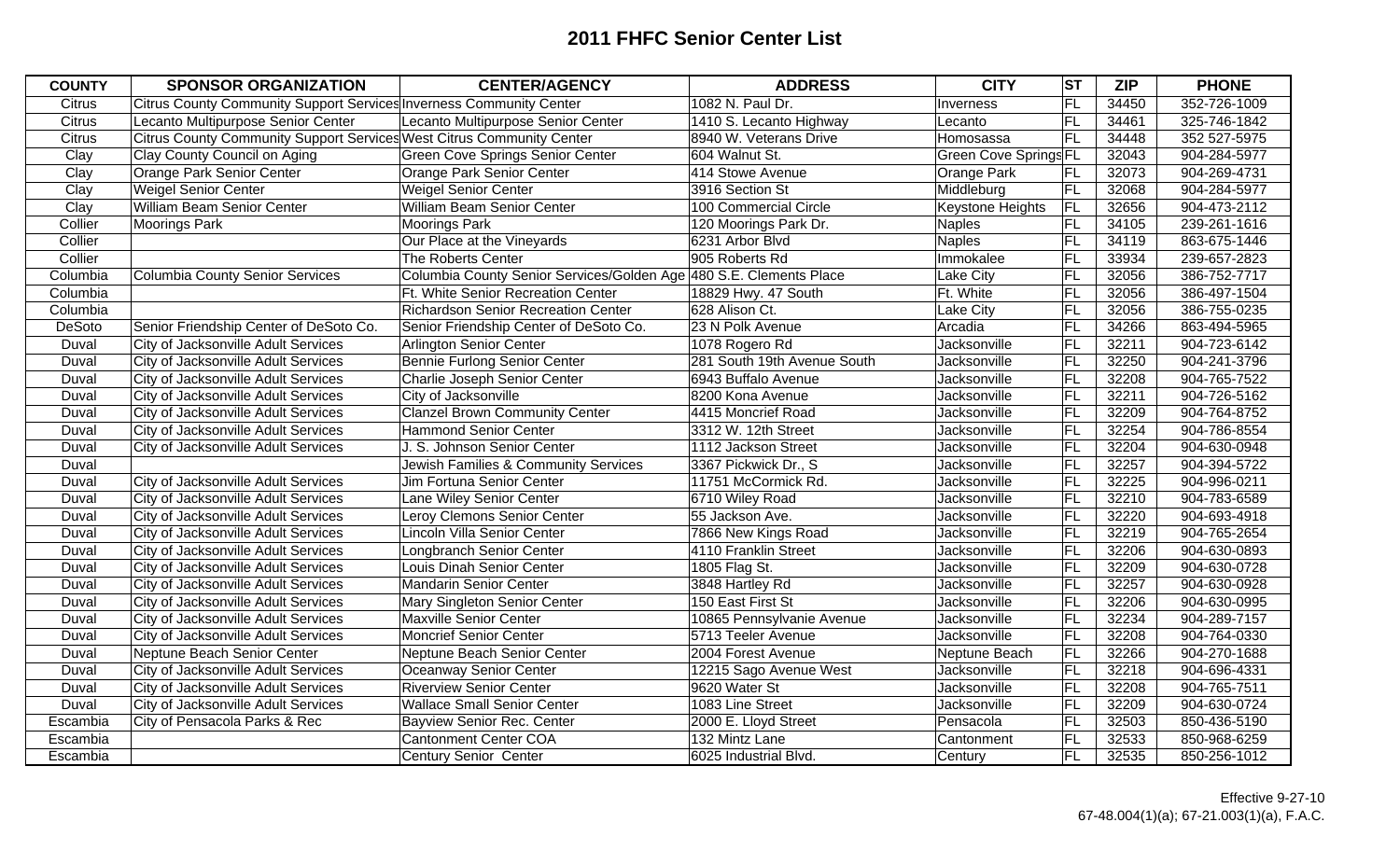| <b>COUNTY</b>       | <b>SPONSOR ORGANIZATION</b>             | <b>CENTER/AGENCY</b>                                        | <b>ADDRESS</b>                 | <b>CITY</b>       | $ \overline{\text{ST}} $ | <b>ZIP</b> | <b>PHONE</b> |
|---------------------|-----------------------------------------|-------------------------------------------------------------|--------------------------------|-------------------|--------------------------|------------|--------------|
| Escambia            | <b>COA of West Florida</b>              | <b>COA of West Florida</b>                                  | P. O. Box 17066                | Pensacola         | FL                       | 32522      | 850-432-1475 |
| Escambia            |                                         | Felix Miga Senior Center (WESCO)                            | 904 North 57th Avenue          | Pensacola         | <b>FL</b>                | 32506      | 850-453-7431 |
| Flagler             | <b>Flagler County Senior Center</b>     | <b>Flagler County Senior Center</b>                         | 1000 Belle Terre Boulevard     | Palm Coast        | FL                       | 32164      | 386-437-7300 |
| Flagler             |                                         | <b>Wickline Senior Center</b>                               | 800 S. Daytona Avenue          | Flagler Beach     | FL                       | 32136      | 386-437-7300 |
| Gadsden             |                                         | <b>Gadsden Senior Services</b>                              | 79 LaSalle Leffall Drive,      | Quincy            | FL                       | 32351      | 850-627-2223 |
| Gilchrist           |                                         | <b>Trenton Senior Center</b>                                | 1107 North Main Street         | Trenton           | FL                       | 32693      | 352-463-3160 |
| Gulf                | <b>Gulf County Senior Citizens</b>      | <b>Gulf County Senior Citizens</b>                          | 120 Library Dr.                | Port St. Joe      | FL                       | 32456      | 850-229-8466 |
| Hamilton            |                                         | Hamilton County Multipurpose Center                         | 1509 SW 1 Street               | Jasper            | FL                       | 32052      | 386-792-1670 |
| Hendry              |                                         | L.J. Nobles Senior Center                                   | 475 E. Cowboy Way              | LaBelle           | FL                       | 33935      | 863-675-1446 |
| Hernando            |                                         | <b>Brooksville Enrichment Center</b>                        | 11375 Cortez Blvd.             | Brooksville       | FL                       | 34601      | 352-544-5900 |
| Hillsborough        | City of Tampa                           | <b>Barksdale Senior Center</b>                              | 1801 North Lincoln Avenue      | Tampa             | F                        | 33607      | 813-348-1180 |
| Hillsborough        |                                         | <b>Brandon Senior Center</b>                                | 612 Parsons Avenue             | Brandon           | FL                       | 33510      | 813-635-8064 |
| Hillsborough        | Life Enrichment Senior Center           | Life Enrichment Senior Center                               | 9704 North Boulevard           | Tampa             | FL                       | 33612      | 813-932-0241 |
| Hillsborough        |                                         | <b>Lutz Senior Center</b>                                   | 112 First Avenue NW            | Lutz              | FL                       | 33549      | 813-264-3803 |
| Hillsborough        |                                         | <b>Plant City Senior Center</b>                             | 1205 S. Walter Street          | <b>Plant City</b> | F                        | 33566      | 813-757-3824 |
| Hillsborough        |                                         | <b>Riverside Senior Center</b>                              | 829 West Dr. MLK Blvd. Ste 105 | Tampa             | FL                       | 33603      | 813-272-7108 |
| Hillsborough        |                                         | <b>Ruskin Senior Center</b>                                 | 901 6th Street SE              | Ruskin            | FL                       | 33570      | 813-672-1106 |
| Hillsborough        |                                         | <b>West Shore Senior Center</b>                             | 4102 West Spruce Street        | Tampa             | FL                       | 33609      | 813-554-5156 |
| Hillsborough        |                                         | Wimauma Senior Center                                       | 5714 North St.                 | Tampa             | FL                       | 33598      | 813-671-7672 |
| <b>Holmes</b>       |                                         | <b>Holmes County COA</b>                                    | 210 W. Kansas Street           | Bonifay           | FL                       | 32425      | 850-547-1611 |
| <b>Indian River</b> |                                         | Sebastian Senior Center                                     | 815 Davis St                   | Sebastian         | FL                       | 32958      | 772-388-5889 |
| Jackson             | <b>Jackson County Senior Citizens</b>   | Jackson County Senior Citizens Graceville                   | 5400 Cliff St.                 | Graceville        | FL                       | 32440      | 850-263-4650 |
| Jackson             | <b>Jackson County Senior Citizens</b>   | Jackson County Senior Citizens Marianna                     | 2830 Wynn Street               | Marrianna         | FL                       | 32448      | 850-482-5028 |
| Jefferson           | Jefferson County Senior Citizens Center | Jefferson County Senior Citizens Center                     | 1155 N. Jefferson St.          | Monticello        | FL                       | 32344      | 850-342-0242 |
| Lafayette           |                                         | Lafayette Senior Center                                     | 114 Community Circle           | Mayo              | FL                       | 32066      | 386-294-2202 |
| Lake                |                                         | <b>Eustis Senior Center</b>                                 | 301 Ward Street                | Eustis            | FL                       | 32726      | 352-589-7113 |
| Lake                |                                         | <b>Groveland Community Center</b>                           | 755 W. Broad Street            | Groveland         | FL                       | 34736      | 352-429-2141 |
| Lake                |                                         | Leesburg Senior Center/Paisley Community C(1211 Penn Street |                                | Leesburg          | FL                       | 34748      | 352-326-3370 |
| Lee                 | <b>Island Senior Program</b>            | <b>Island Senior Program</b>                                | 2401 Library Way               | Sanibel           | FL                       | 33957      | 239-472-5743 |
| Lee                 | Lake Kennedy Center                     | Lake Kennedy Center                                         | 400 Santa Barbara Blvd         | Cape Coral        | FL                       | 33915      | 239-574-0575 |
| Lee                 |                                         | North Fort Myers Senior Center                              | 5170 Orange Grove Blvd         | North Fort Myers  | FL                       | 33903      | 239-656-7760 |
| Lee                 | <b>Tony Rotino Senior Center</b>        | <b>Tony Rotino Senior Center</b>                            | 5817 Driftwood Pkwy            | Cape Coral        | FL                       | 33904      | 239-574-0807 |
| Leon                | <b>Tallahassee Senior Services</b>      | <b>Tallahassee Senior Center</b>                            | 1400 N. Monroe Street          | Tallahassee       | FL                       | 32303      | 850-891-4000 |
| Levy                |                                         | <b>Chiefland Multipurpose Senior Center</b>                 | 305 SW 1st St.                 | Chiefland         | FL                       | 32626      | 352-493-6709 |
| Liberty             | Liberty Sr. Citizens Center             | Liberty Sr. Citizens Center                                 | 15629 NW CR 12                 | Bristol           | FL                       | 32321      | 850-643-5613 |
| Madison             | Senior Citizens Council of Madison      | Senior Citizens Council of Madison                          | 486 S.W. Rutledge Street       | Madison           | FL                       | 32340      | 850-973-4241 |
| Manatee             | Meals on Wheels Plus                    | Renaissance on 9th                                          | 811 23rd. Ave. East            | Bradenton         | FL                       | 34208      | 941-749-0100 |
| Marion              |                                         | 8th Avenue Senior Center                                    | 830 NE 8th Avenue              | Ocala             | F                        | 34470      | 352-629-8545 |
| Marion              |                                         | Belleview - St. Theresa's Catholic Church                   | 11528 SE Highway 301           | Belleview         | FL                       | 34420      | 352-245-5357 |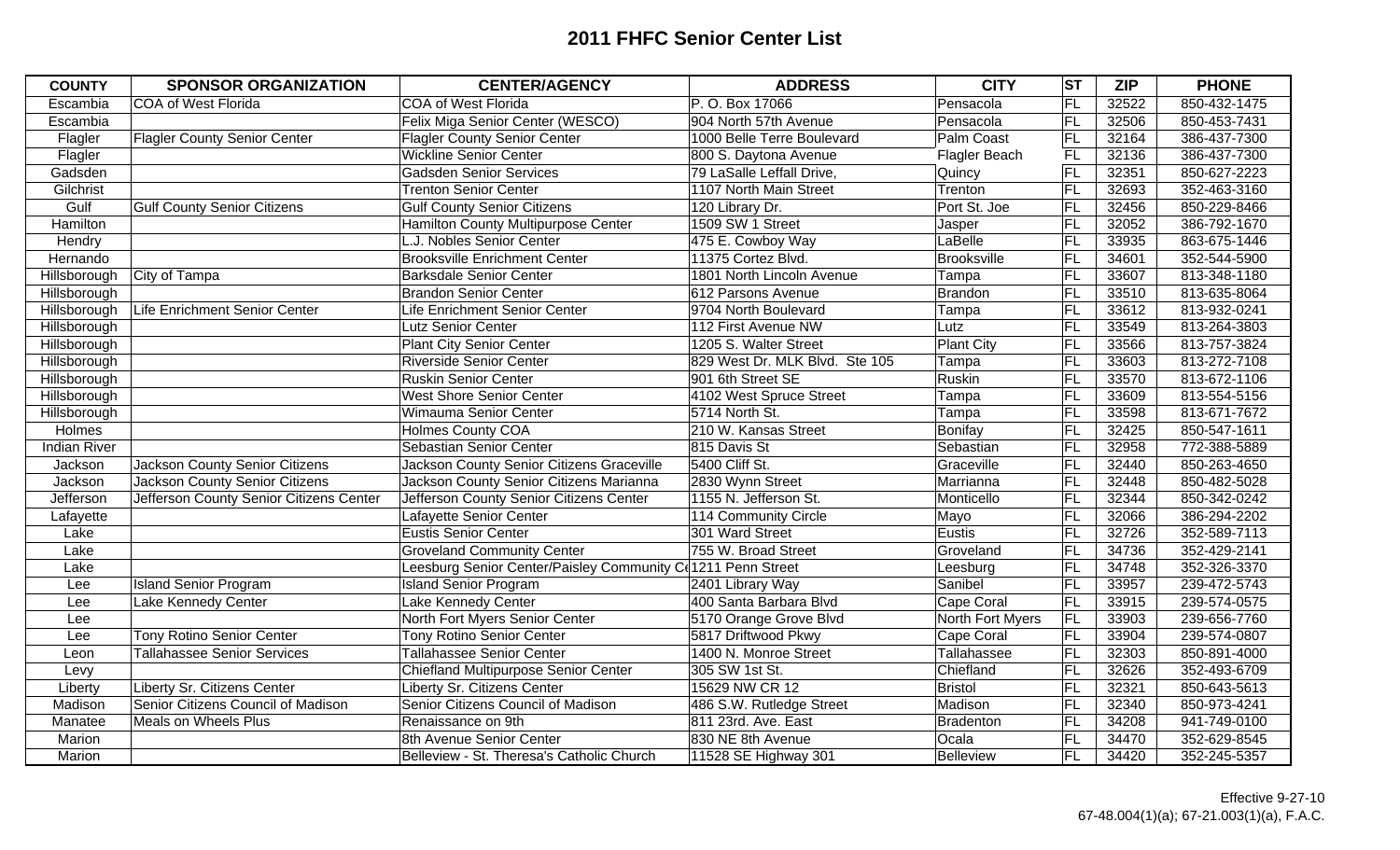| <b>COUNTY</b> | <b>SPONSOR ORGANIZATION</b>        | <b>CENTER/AGENCY</b>                                          | <b>ADDRESS</b>       | <b>CITY</b>         | <b>ST</b>  | <b>ZIP</b> | <b>PHONE</b>               |
|---------------|------------------------------------|---------------------------------------------------------------|----------------------|---------------------|------------|------------|----------------------------|
| Marion        |                                    | Harvey Fellowship Dining                                      | 1415 NW 5 Street     | Ocala               | FL         | 34475      | 352-622-2480               |
| Marion        |                                    | Ocala Mutipurpose Senior Center                               | 2001 SE 32nd Avenue  | Ocala               | FL         | 34471      |                            |
| Marion        |                                    | St. Joseph of the Forest Catholic Church                      | 17301 E Highway 40   | Silver Springs      | FL         | 34489      | 352-625-6540               |
| Martin        | Martin County Council on Aging     | Log Cabin Senior Center                                       | 2401 SE Monterey Rd. | Stuart              | FL         | 34996      | 772-334-1954               |
| Martin        | Martin County Council on Aging     | Martin County Council on Aging                                | 1071 E. 10th Street  | Stuart              | FL         | 34955      | 772-283-2242               |
| Miami-Dade    |                                    | <b>Allapattah Community Center</b>                            | 2257 NW River Dr     | Miami               | FL         | 33142      | 305-633-0466               |
| Miami-Dade    | <b>Southwest Social Services</b>   | Armando Badia Senior Center                                   | 25 Tamiami Blvd.     | Miami               | <b>FL</b>  | 33144      | 305-261-6202               |
| Miami-Dade    | <b>Southwest Social Services</b>   | <b>Bird Road Senior Center</b>                                | 14619 SW 42nd Street | Miami               | <b>FL</b>  | 33175      | 305-485-8832               |
| Miami-Dade    | Lt Havana Activities & Nut. Center | <b>Carrol Manor Center</b>                                    | 3667 South Miami Ave | Miami               | FL         | 33133      | 305-856-6275               |
| Miami-Dade    | Lt Havana Activities & Nut. Center | <b>Casa Devon Nutrition Center</b>                            | 11250 SW 197 St      | Miami               | <b>FL</b>  | 33157      | 305-233-7315               |
| Miami-Dade    |                                    | <b>Catholic Community Senior Center</b>                       | 9900 NE 2nd Ave      | Miami Shores        | <b>FL</b>  | 33138      | 305-751-5203               |
| Miami-Dade    |                                    | City of Miami Beach Senior Center                             | 2700 Sheridan Avenue | Miami Beach         | FL         | 33140      | 305-604-4801               |
| Miami-Dade    | <b>Southwest Social Services</b>   | <b>College Park Towers Senior Center</b>                      | 10709 SW 109 Court   | Miami               | <b>FL</b>  | 33176      | 305-261-6202               |
| Miami-Dade    |                                    | Colonel Harry Zubkoff Center                                  | 55 NW 199th St       | N Miami Beach       | <b>FL</b>  | 33169      | 305-770-3132               |
| Miami-Dade    |                                    | <b>Coral Gables Senior Center</b>                             | 642 Anastasia Avenue | <b>Coral Gables</b> | <b>IFL</b> | 33134      | 305-460-5608               |
| Miami-Dade    | Lt Havana Activities & Nut. Center | <b>Council Towers Center</b>                                  | 533 Collins Ave      | Miami Beach         | FL         | 33139      | 305-532-8576               |
| Miami-Dade    |                                    | GALATA Intergenerational Community Center 916 N. Flagler Ave. |                      | Homestead           | FL         | 33030      | 305-242-7060               |
| Miami-Dade    | Lt Havana Activities & Nut. Center | <b>Goodlet Park Senior Center</b>                             | 900 West 44 Place    | Hialeah             | FL         | 33013      | 305-558-1089               |
| Miami-Dade    |                                    | Homestead/Florida City Neighborhood Center 1600 NW 6th Court  |                      | Florida City        | FL         | 33034      | 305-242-7650               |
| Miami-Dade    |                                    | <b>Issac Withers Enrichment Center</b>                        | 21300 SW 122 Ave     | Goulds              | FL         | 33170      | 305-235-1958               |
| Miami-Dade    |                                    | <b>Jack Orr Senior Center</b>                                 | 550 NW 5th St        | Miami               | FL         | 33128      | 305-579-5588               |
| Miami-Dade    |                                    | <b>Jollivette Senior Center</b>                               | 6319 NW 24 Place     | Miami               | FL         | 33147      | 305-693-2706               |
| Miami-Dade    |                                    | <b>Leonard Batz Senior Center</b>                             | 150 NE 69 St         | Miami               | FL         | 33138      | 305-754-5428               |
| Miami-Dade    | Lt Havana Activities & Nut. Center | Lt Havana Activities & Nut. Center                            | 700 S.W. 8th St.     | Miami               | FL         |            | 33130 305-858-0887 ext. 22 |
| Miami-Dade    |                                    | Malcolm Ross Senior Center                                    | 2800 NW 18th Avenue  | Miami               | FL         | 33142      | 305-633-0462               |
| Miami-Dade    |                                    | Marjorie & William McDonald Center                            | 17051 NE 19th Place  | N Miami Beach       | FL         | 33162      | 305-947-7581               |
| Miami-Dade    | Lt Havana Activities & Nut. Center | Metropolitan-Haley Sofge Senior Center                        | 1407 NW 7th St       | Miami               | FL         | 33125      | 305-649-5311/12            |
| Miami-Dade    | Miami Beach Senior Center          | Miami Beach Senior Center                                     | 610 Espanola Way     | Miami Beach         | FL         | 33139      | 305-673-6060               |
| Miami-Dade    | City of Miami Springs              | Miami Springs Senior Center                                   | 343 Payne Dr.        | Miami Springs       | FL         | 33166      | 305-805-5160               |
| Miami-Dade    |                                    | Mildred and Claude Pepper Towers                              | 2350 NW 54th St      | Miami               | FL         | 33174      | 305-638-5500               |
| Miami-Dade    | Lt Havana Activities & Nut. Center | Mildred Pepper Multi-Purpose Senior Center                    | 10600 SW 4th Street  | <b>Sweet Water</b>  | FL         | 33174      | 305-552-1319               |
| Miami-Dade    |                                    | <b>Myers Senior Center</b>                                    | 450 SW 5 St          | Miami               | <b>FL</b>  | 33130      | 305-856-4701               |
| Miami-Dade    |                                    | Naranja Neighborhood Center                                   | 13961 SW 264th St    | Naranja             | FL         | 33032      | 305-258-5471               |
| Miami-Dade    |                                    | New Horizons Community Mental Health Neigh 1251 NW 36th St    |                      | Miami               | <b>FL</b>  | 33142      | 305-635-0003               |
| Miami-Dade    |                                    | Opa-Locka Senior Focal Point                                  | 16405 NW 25th Avenue | Opa-Locka           | <b>FL</b>  | 33054      | 305-620-3975               |
| Miami-Dade    | Lt Havana Activities & Nut. Center | Palm Towers Center-LHANC                                      | 950 NW 95 St         | Miami               | FL         | 33150      | 305-836-1234               |
| Miami-Dade    |                                    | Palmer House                                                  | 1225 SW 107th Ave    | Miami               | FL         | 33174      | 305-221-9566               |
| Miami-Dade    | Lt Havana Activities & Nut. Center | Rafael Villaverde Senior Center                               | 700 SW 8th St        | Miami               | FL         | 33130      | 305-858-2610               |
| Miami-Dade    | Lt Havana Activities & Nut. Center | Rebecca Tower                                                 | 150 Alton Road South | Miami Beach         | <b>FL</b>  | 33139      | 305-672-3736               |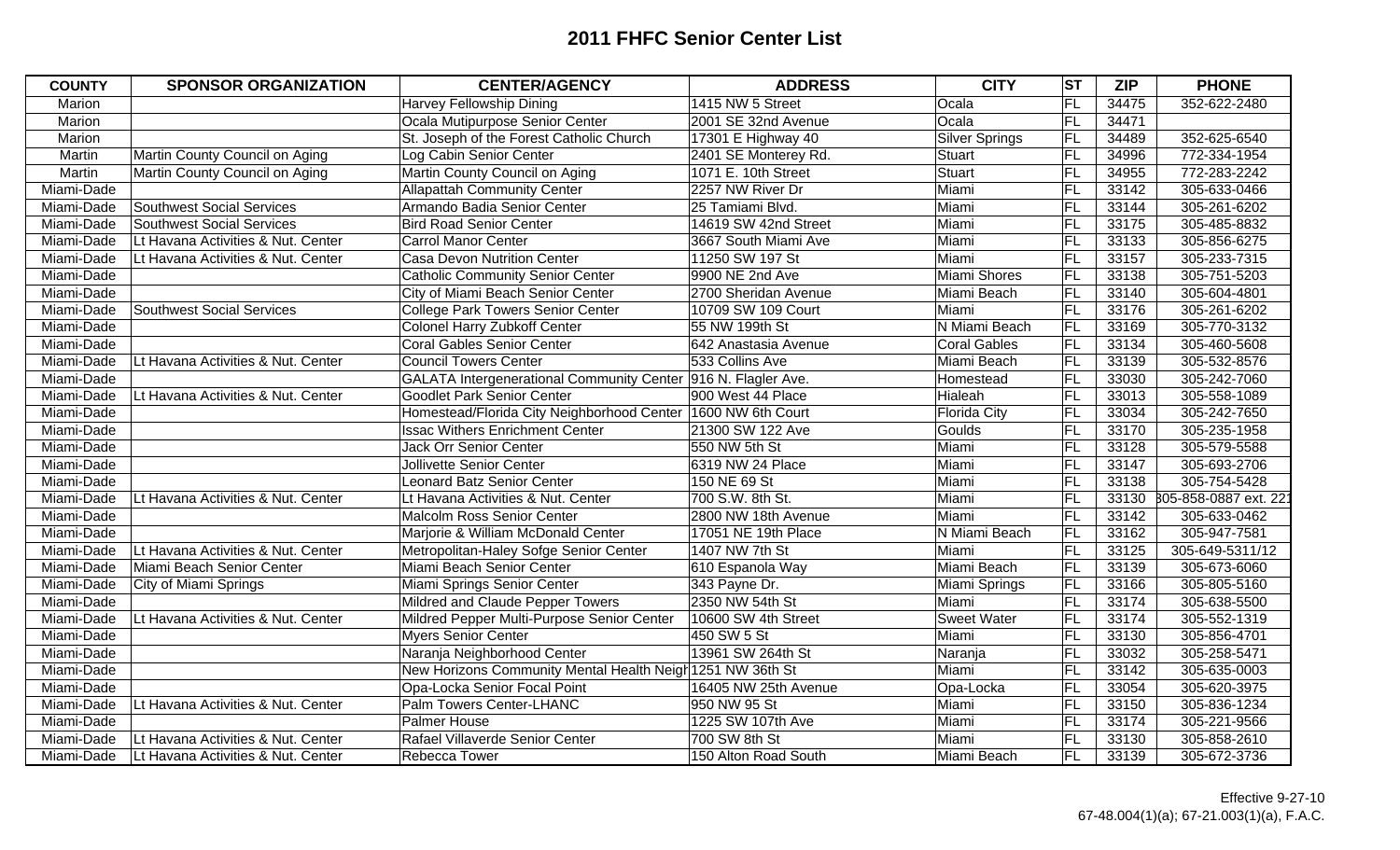| <b>COUNTY</b> | <b>SPONSOR ORGANIZATION</b>             | <b>CENTER/AGENCY</b>                                                      | <b>ADDRESS</b>            | <b>CITY</b>          | ST        | <b>ZIP</b> | <b>PHONE</b> |
|---------------|-----------------------------------------|---------------------------------------------------------------------------|---------------------------|----------------------|-----------|------------|--------------|
| Miami-Dade    | Lt Havana Activities & Nut. Center      | San Juan Bosco Church                                                     | 28 NW 13 Ave              | Miami                | FL        | 33125      | 305-649-6676 |
| Miami-Dade    | Lt Havana Activities & Nut. Center      | <b>Smathers Senior Center</b>                                             | 1040 SW 29 Court          | Miami                | FL        | 33135      | 305-643-4414 |
| Miami-Dade    |                                         | South Miami Center                                                        | 6701 SW 62nd Avenue       | Miami                | FL        | 33143      | 305-669-0712 |
| Miami-Dade    | <b>Southwest Social Services</b>        | <b>Southwest Social Services</b>                                          | 25 Tamiami Blvd.          | Miami                | FL        | 33144      | 305-261-5442 |
| Miami-Dade    | Lt Havana Activities & Nut. Center      | St. Dominic's Center                                                      | 5849 NW 7th st            | Miami                | FL        | 33126      | 305-264-3751 |
| Miami-Dade    | Lt Havana Activities & Nut. Center      | <b>Stella Maris</b>                                                       | 8683 Harding Avenue       | Miami Beach          | FL        | 33141      | 305-868-4020 |
| Miami-Dade    |                                         | Stirrup Plaza Senior Center                                               | 3150 Mundy St             | Miami                | <b>FL</b> | 33133      | 305-443-9471 |
| Miami-Dade    | <b>Southwest Social Services</b>        | Victoria Senior Center                                                    | 205 SW 114 Avenue         | <b>Sweet Water</b>   | <b>FL</b> | 33174      | 305-552-8296 |
| Miami-Dade    |                                         | Village of Key Biscayne Senior Services                                   | 88 West McIntyre Street   | Key Biscayne         | FL        | 33149      | 305-365-8953 |
| Monroe        |                                         | Dallas MacDonald/Big Pine Key Sr Center                                   | 380 Key Deer Blvd         | <b>Big Pine Key</b>  | FL        | 33043      | 305-872-3617 |
| Monroe        |                                         | Melvin Levitt Senior Center                                               | 535 33 St                 | Marathon             | FL        | 33051      | 305-743-3346 |
| Monroe        |                                         | <b>Plantation Key Senior Center</b>                                       | 88880 Overseas Highway    | <b>Plantaion Key</b> | FL        | 33070      | 305-852-7133 |
| Monroe        |                                         | <b>Truman School Nutrition Site</b>                                       | 1016 Georgia St           | <b>Key West</b>      | <b>FL</b> | 33040      | 305-295-5166 |
| Nassau        | Nassau County Council on Aging          | Nassau County Council on Aging                                            | 1367 South 18th St        | Fernandina Beach     | <b>FL</b> | 32034      | 904-261 0701 |
| Nassau        | City of Jacksonville Adult Services     | <b>Westside Senior Center</b>                                             | 37002 Ingham Road         | Hilliard             | <b>FL</b> | 32046      | 904-261-0701 |
| Okaloosa      |                                         | Autumn House                                                              | 207 Hospital Drive        | Ft. Walton Beach     | FL        | 32547      | 850-833-9165 |
| Okaloosa      |                                         | Creative Senior Center of Ft. Walton Beach                                | 31 Memorial Parkway SW    | Ft. Walton Beach     | FL        | 32548      | 850-833-9587 |
| Okaloosa      |                                         | <b>Crestview Senior Center</b>                                            | 198 S. Wilson Street      | Crestview            | <b>FL</b> | 32536      | 850-689-7807 |
| Okaloosa      | Valparaiso Senior Center                | Valparaiso Senior Center                                                  | 268 Glenview Avenue       | Valparaiso           | FL        | 32580      | 850-833-9210 |
| Okeechobee    |                                         | Lottie Raulerson Senior Center                                            | 1019 W. South Park Street | Okeechobee           | <b>FL</b> | 34972      | 863-462-5180 |
| Oldsmar       |                                         | <b>Oldsmar Senior Center</b>                                              | 300 Commerce blvd         | Oldsmar              | FL        | 34677      | 813-749-1195 |
| Orange        |                                         | Fran Carlton Center                                                       | 11 North Forest Avenue    | Apopka               | FL        | 32703      |              |
| Orange        |                                         | Claudia Allen Senior Center                                               | 1840 Mable Butler Ave     | Orlando              | FL        | 32811      | 407-295-5722 |
| Orange        |                                         | <b>Maitland Senior Center</b>                                             | 345 South Maitland Avenue | Maitland             | FL        | 32751      | 407-539-6251 |
| Orange        | Marks Street Senior Rec. Complex        | Marks Street Senior Rec. Complex                                          | 99 East Marks Street      | Orlando              | FL        | 32803      | 407-245-1066 |
| Orange        | Orange County Parks & Recreation        | Renaissance Senior Center at South Econ Par 3800 S. Econlockhatchee Trail |                           | Orlando              | FL        | 32829      | 407-254-9091 |
| Orange        | William Beardall Senior Center          | William Beardall Senior Center                                            | 800 S. Delaney Ave        | Orlando              | <b>FL</b> | 32801      | 407-246-2637 |
| Osceola       | <b>Osceola County COA</b>               | Osceola County COA                                                        | 700 Generation Point      | Kissimmee            | FL        | 34744      | 407-846-8532 |
| Osceola       | <b>Osceola County COA</b>               | St. Cloud Senior Center                                                   | 3101 17th Street          | St. Cloud            | FL        | 34769      | 407-957-7392 |
| Palm Beach    | Boynton Beach Senior Center             | <b>Boynton Beach Senior Center</b>                                        | 1021 S. Federal Highway   | <b>Boynton Beach</b> | FL        | 33435      | 561-742-6569 |
| Palm Beach    |                                         | Howard & Sylvia Kaplan Comm. Center                                       | 3151 N. Military Trail    | West Palm Beach      | <b>FL</b> | 33409      | 561-689-7700 |
| Palm Beach    | P.B.C. Div. of Senior Services          | <b>Mid County Senior Center</b>                                           | 3680 Lake Worth Rd.       | Lake Worth           | <b>FL</b> | 33461      | 561-357-7100 |
| Palm Beach    | P.B.C. Div. of Senior Services          | North County Senior Center                                                | 5217 Northlake Blvd.      | Palm Beach Garden FL |           | 33418      | 561-694-5435 |
| Palm Beach    |                                         | Ruth Rales Jewish Family Service                                          | 21300 RCB Blvd.           | Boca Raton           | <b>FL</b> | 33428      | 561-852-3333 |
| Palm Beach    | The Volen Center                        | The Volen Center                                                          | 1515 W. Palmetto Park Rd. | Boca Raton           | <b>FL</b> | 33486      | 561-395-8920 |
| Palm Beach    | P.B.C. Div. of Senior Services          | <b>West County Senior Center</b>                                          | 2916 State Road #15       | <b>Belle Glade</b>   | FL        | 33430      | 561-996-4818 |
| Pasco         | <b>CARES</b>                            | <b>Claude Pepper Senior Center-CARES</b>                                  | 6640 Van Buren St.        | New Port Richey      | FL        | 34653      | 727-844-3077 |
| Pasco         | <b>Crescent Enrichment Center-CARES</b> | <b>Crescent Enrichment Center-CARES</b>                                   | 13906 South Fifth Street  | Dade City            | FL        | 33525      | 352-518-9300 |
| Pasco         | <b>Elfers Senior Center-CARES</b>       | <b>Elfers Senior Center-CARES</b>                                         | 4136 Barker Drive         | <b>Elfers</b>        | <b>FL</b> | 34680      | 727-847-1290 |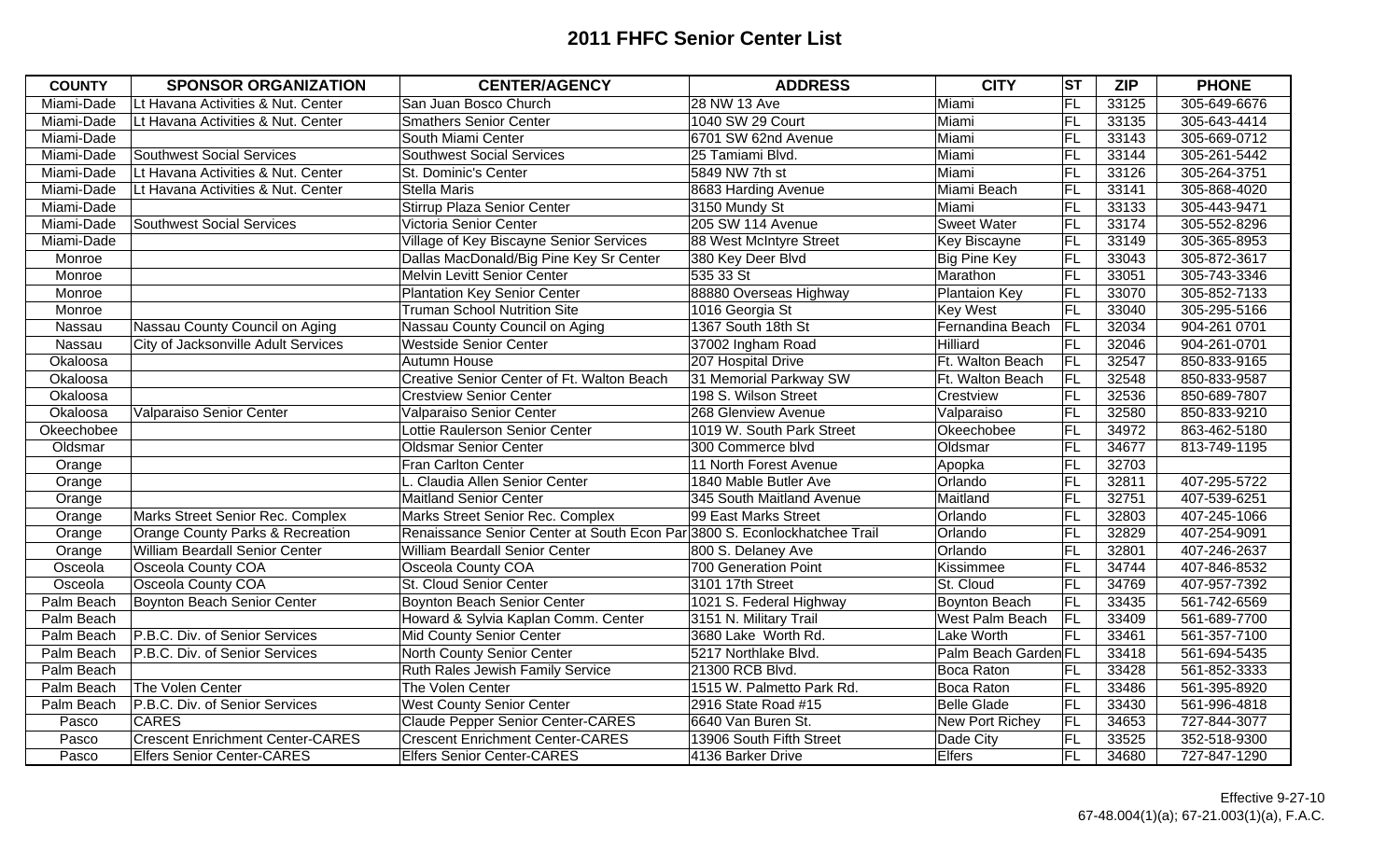| <b>COUNTY</b> | <b>SPONSOR ORGANIZATION</b>             | <b>CENTER/AGENCY</b>                                                                                      | <b>ADDRESS</b>               | <b>CITY</b>            | <b>ST</b> | <b>ZIP</b> | <b>PHONE</b> |
|---------------|-----------------------------------------|-----------------------------------------------------------------------------------------------------------|------------------------------|------------------------|-----------|------------|--------------|
| Pasco         |                                         | Hudson-Bayonet Point Enrch. Center-CARIHudson-Bayonet Point Enrch. Center-CARES 12417 Clock Tower Parkway |                              | Hudson                 | FL        | 34667      | 727-863-6868 |
| Pasco         | <b>Phil Mishkin Center-CARES</b>        | <b>Phil Mishkin Center-CARES</b>                                                                          | 7505 Rottingham Road         | Port Richey            | FL        | 34668      | 727-862-9291 |
| Pasco         | Zephyrhills Senior Center-CARES         | Zephyrhills Senior Center-CARES                                                                           | 5320 1st Street              | Zephyrhills            | FL        | 33542      | 813-788-0471 |
| Pinellas      |                                         | <b>Bethlehem Center</b>                                                                                   | 10895 Hamlin Blvd            | Largo                  | FL        | 33774      | 727-596-9394 |
| Pinellas      | City of Seminole                        | City of Seminole                                                                                          | 9100 113th Street            | Seminole               | F         | 33772      | 727-391-8345 |
| Pinellas      |                                         | Dunedin/Dr. William Hale Senior Center                                                                    | 330 Douglas Avenue           | Dunedin                | FL        | 34698      | 727-298-3299 |
| Pinellas      | <b>Enoch Davis Center</b>               | <b>Enoch Davis Center</b>                                                                                 | 1111 18th Ave. South         | St. Petersburg         | FL        | 33705      | 727-893-7134 |
| Pinellas      | Golda Meir Kent Jewish Center           | Golda Meir Kent Jewish Center                                                                             | 2010 Greenbriar Blvd.        | Clearwater             | FL        | 33763      | 727-736-1494 |
| Pinellas      | <b>Gulfport Senior Center</b>           | <b>Gulfport Senior Center</b>                                                                             | 5501 27th Ave. S.            | Gulfport               | FL        | 33707      | 727-893-2237 |
| Pinellas      | <b>Largo Community Center</b>           | Largo Community Center                                                                                    | 65 4th St NW                 | Largo                  | F         | 33770      | 727-518-3131 |
| Pinellas      | Palm Harbor Senior Center               | Palm Harbor Senior Center                                                                                 | 1500 16th. St.               | Palm Harbor            | FL        | 34683      | 727-771-6000 |
| Pinellas      | <b>Pinellas Park Senior Center</b>      | <b>Pinellas Park Senior Center</b>                                                                        | 7625 59th Street North       | <b>Pinellas Park</b>   | FL        | 33781      | 727-541-0776 |
| Pinellas      |                                         | <b>Seminole Community Center</b>                                                                          | 268 Glenview Avenue          | Valparaiso             | FL        | 32580      | 850-897-4810 |
| Pinellas      | <b>Senior Center Services</b>           | Seymour-Bell Senior Social Center                                                                         | 1204 Rogers St.              | Clearwater             | FL        | 33756      | 727-442-8104 |
| Pinellas      | Sunshine Senior Center                  | <b>Sunshine Senior Center</b>                                                                             | 330 5th St. N.               | St. Petersburg         | FL        | 33701      | 727-893-7190 |
| Pinellas      | <b>Tarpon Springs Community Center</b>  | <b>Tarpon Springs Community Center</b>                                                                    | 400 S. Walton Ave.           | <b>Tarpon Springs</b>  | FL        | 34689      | 727-942-5628 |
| Polk          |                                         | <b>Bartow Multipurpose Center</b>                                                                         | 615 N. Jackson St.           | <b>Bartow</b>          | FL        | 33830      | 863-534-0393 |
| Polk          |                                         | Lake Morton Senior Center                                                                                 | 803 East Palmetto Street     | Lakeland               | FL        | 33801      | 863-687-2980 |
| Polk          |                                         | Lake Wales Senior Center                                                                                  | 129 Stuart Avenue E.         | Lake Wales             | FL        | 33853      | 813-678-0662 |
| Polk          | Mulberry Senior Center                  | <b>Mulberry Senior Center</b>                                                                             | 301 NE 5th Street            | Mulberry               | FL        | 33860      | 863-425-1523 |
| Putnam        |                                         | Edgar Johnson Senior Center                                                                               | 3218 Crill Avenue            | Palatka                | FL        | 32177      | 386-328-2547 |
| Santa Rosa    |                                         | <b>Holley-Navarre Senior Association</b>                                                                  | 8476 Gordon Goodin Lane      | Navarre                | FL        | 32566      | 850-936-1644 |
| Santa Rosa    |                                         | Jay Senior Center                                                                                         | 4088 Mart Jernigan Road      | Jay                    | FL        | 32565      | 850-675-0810 |
| Santa Rosa    |                                         | Milton Senior Center                                                                                      | 5918 Carroll Road            | Milton                 | FL        | 32570      | 850-983-4590 |
| Sarasota      | Senior Friendship Center, Inc.          | Senior Friendship Center - Venice                                                                         | 2350 Scenic Drive            | Venice                 | F         | 34293      | 941-493-3065 |
| Sarasota      | Senior Friendship Center, Inc.          | Senior Friendship Center, Inc.                                                                            | 1888 Brother Geenen Way      | Sarasota               | FL        | 34236      | 941-955-2122 |
| Seminole      | Casselberry Multi-Purpose Senior Center | Casselberry Multi-Purpose Senior Center                                                                   | 200 North Tripplett Lake Dr. | Casselberry            | FL        | 32707      | 407-696-5122 |
| Seminole      | Lake Mary Senior Center                 | Lake Mary Senior Center                                                                                   | 911 Wallace Court            | Lake Mary              | FL        | 32746      | 407-585-1466 |
| Seminole      | Sanford Senior Center                   | Sanford Senior Center                                                                                     | 401 E. Seminole Blvd.        | Sanford                | FL        | 32771      | 407-688-5129 |
| Seminole      | White Springs Service Center            | <b>White Springs Service Center</b>                                                                       | 21 S. Edgeman Dr.            | <b>Winter Spriings</b> | FL        | 32708      | 407-322-5353 |
| Seminole      | City of Winter Springs                  | Winter Springs Senior Center                                                                              | 400 North Edgemon Avenue     | <b>Winter Springs</b>  | FL        | 32708      | 407-327-4031 |
| St. Johns     | St. Johns County Council on Aging       | St. Johns County Coastal Community Center                                                                 | 180 Marine Street            | St. Augustine          | FL        | 32084      | 904-209-3700 |
| St. Johns     | St. Johns County Council on Aging       | St. Johns County Palm Valley                                                                              | 148 Canal Blvd               | Ponte Vedra Beach FL   |           | 32082      | 904-280-3233 |
| St. Johns     | St. Johns County Council on Aging       | The Players Community Senior Center                                                                       | 175 Landrum Lane             | Ponte Vedra Beach FL   |           | 32080      | 904-280-3233 |
| St. Johns     | St. Johns County Council on Aging       | <b>Trout Creek Pavillion Senior Program</b>                                                               | 180 Marine Street            | St. Augustine          | <b>FL</b> | 32084      | 904-209-3700 |
| St. Lucie     |                                         | COA of St. Lucie County                                                                                   | 2501 S.W. Bayshore Drive     | Port St. Lucie         | FL        | 34984      | 772-336-8608 |
| St. Lucie     |                                         | COA of St. Lucie County                                                                                   | 1505 Orange Avenue           | <b>Fort Pierce</b>     | FL        | 34950      | 772-465-5220 |
| Sumter        |                                         | Lake Panasoffkee Senior Center                                                                            | 100 East Dade Avenue         | <b>Bushnell</b>        | FL        | 33513      | 352-793-6111 |
| Sumter        |                                         | <b>Wildwood Senior Center</b>                                                                             | 602 4 Street                 | Wildwood               | FL        | 34785      | 352-793-6111 |